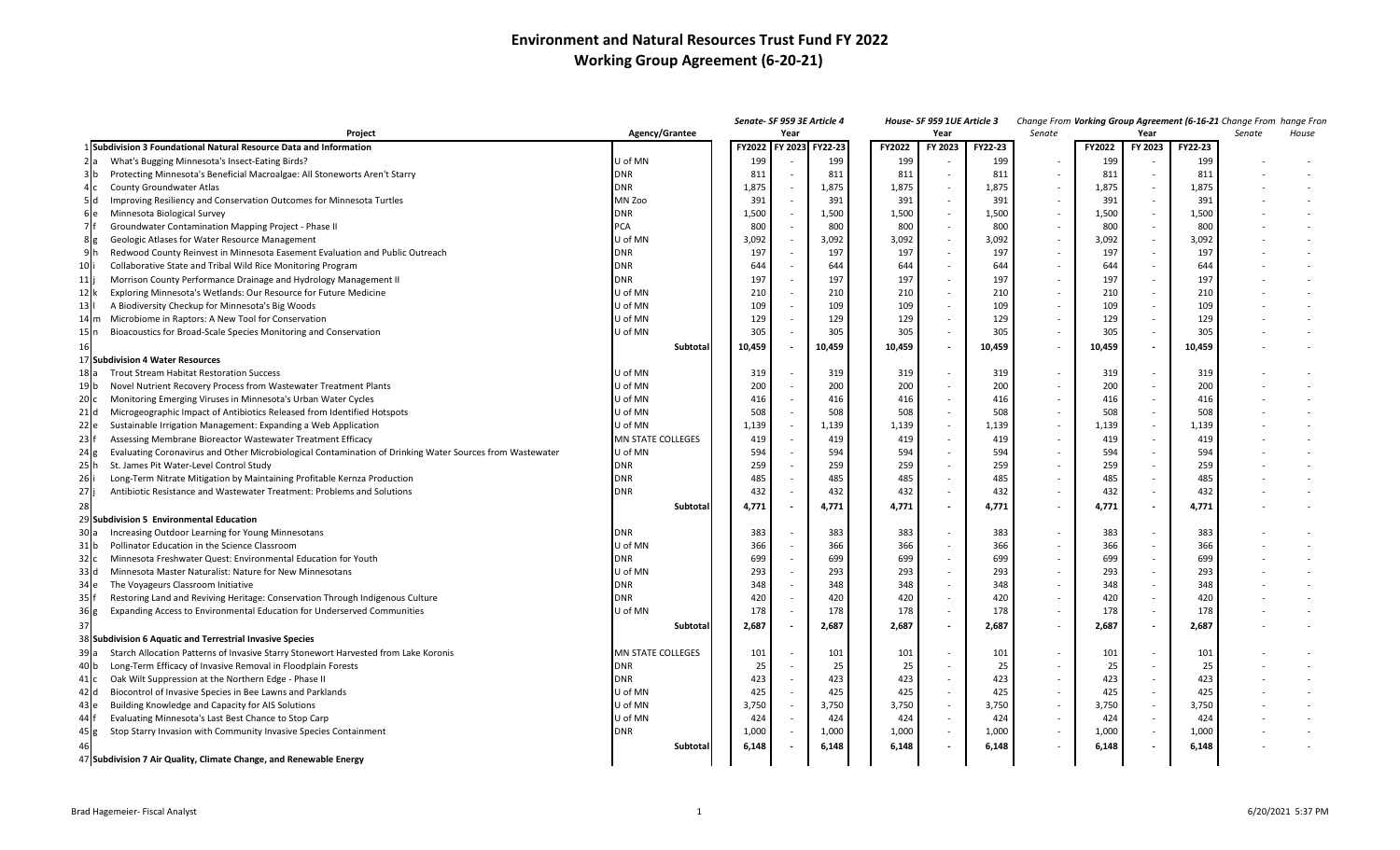## **Environment and Natural Resources Trust Fund FY 2022 Working Group Agreement (6-20-21)**

|                         |                                                                                            |                              |       |      | Senate- SF 959 3E Article 4 |       | House- SF 959 1UE Article 3 |       |        |       |        | Change From Vorking Group Agreement (6-16-21 Change From hange Fron |        |       |
|-------------------------|--------------------------------------------------------------------------------------------|------------------------------|-------|------|-----------------------------|-------|-----------------------------|-------|--------|-------|--------|---------------------------------------------------------------------|--------|-------|
|                         | Project                                                                                    | Agency/Grantee               |       | Year |                             |       | Year                        |       | Senate |       | Year   |                                                                     | Senate | House |
| 48 la                   | Enhanced Thermo-Active Foundations for Space Heating in Minnesota                          | J of MN                      | 312   |      | 312                         | 312   |                             | 312   |        | 312   |        | 312                                                                 |        |       |
| 49 b                    | Storing Renewable Energy in Flow Battery for Grid Use                                      | U of MN                      | 2,408 |      | 2,408                       | 2,408 |                             | 2,408 |        | 2,408 | $\sim$ | 2,408                                                               |        |       |
| 50C                     | Agrivoltaics to Improve the Environment and Farm Resiliency                                | U of MN                      | 646   |      | 646                         | 646   |                             | 646   |        | 646   | $\sim$ | 646                                                                 |        |       |
| 51 d                    | Behavioral Response of Bald Eagles to Acoustic Stimuli                                     | U of MN                      | 261   |      | 261                         | 261   |                             | 261   |        | 261   | $\sim$ | 261                                                                 |        |       |
| $52$ e                  | Create Jobs Statewide by Diverting Materials from Landfills                                | <b>DNR</b>                   | 2,244 |      | 2,244                       | 2,244 |                             | 2,244 |        | 2,244 | $\sim$ | 2,244                                                               |        |       |
| $53$ f                  | Strengthening Minnesota's Reuse Economy to Conserve Natural Resources                      | <b>DNR</b>                   | 334   |      | 334                         | 334   |                             | 334   |        | 334   | $\sim$ | 334                                                                 |        |       |
| 54                      |                                                                                            | Subtotal                     | 6,205 |      | 6,205                       | 6,205 |                             | 6,205 |        | 6,205 | $\sim$ | 6,205                                                               |        |       |
|                         | 55 Subdivision 8 Methods to Protect, Restore, and Enhance Land, Water, and Habitat         |                              |       |      |                             |       |                             |       |        |       |        |                                                                     |        |       |
| 56 a                    | Camp Ripley Sentinel Landscape Forest Restoration and Enhancements                         | <b>DNR</b>                   | 731   |      | 731                         | 731   | $\sim$                      | 731   |        | 731   | $\sim$ | 731                                                                 |        |       |
| 57 b                    | Restoring Mussels in Streams and Lakes-Continuation                                        | <b>DNR</b>                   | 619   |      | 619                         | 619   | $\sim$                      | 619   |        | 619   | $\sim$ | 619                                                                 |        |       |
| 58 c                    | Pollinator Central II: Habitat Improvement With Community Monitoring                       | <b>DNR</b>                   | 631   |      | 631                         | 631   |                             | 631   |        | 631   | $\sim$ | 631                                                                 |        |       |
| 59 d                    | Preserving Minnesota's Only Ball Cactus Populatior                                         | U of MN                      | 103   |      | 103                         | 103   | $\sim$                      | 103   |        | 103   | $\sim$ | 103                                                                 |        |       |
| 60 e                    | Prescribed-Fire Management for Roadside Prairies-Phase II                                  | <b>TRANSPORTATION</b>        | 217   |      | 217                         | 217   | $\sim$                      | 217   |        | 217   | $\sim$ | 217                                                                 |        |       |
| 61                      | Restoring Upland Forests for Birds                                                         | <b>DNR</b>                   | 193   |      | 193                         | 193   |                             | 193   |        | 193   | $\sim$ | 193                                                                 |        |       |
| $62 \text{ g}$          | Minnesota Green Schoolyards                                                                | <b>DNR</b>                   | 250   |      | 250                         | 250   |                             | 250   |        | 250   | $\sim$ | 250                                                                 |        |       |
| 63 h                    | Plumbing the Muddy Depths of Superior Hiking Trail                                         | <b>DNR</b>                   | 187   |      | 187                         | 187   | $\sim$                      | 187   |        | 187   | $\sim$ | 187                                                                 |        |       |
| 64 i                    | Reducing Plastic Pollution with Biodegradable Erosion Control Products                     | AURI                         | 200   |      | 200                         | 200   |                             | 200   |        | 200   | $\sim$ | 200                                                                 |        |       |
| $65$ li                 | Remote Sensing and Super Resolution Imaging of Microplastics                               | U of MN-St. Anthony Falls La | 309   |      | 309                         | 309   |                             | 309   |        | 309   | $\sim$ | 309                                                                 |        |       |
| 66 k                    | <b>Woodcrest Trail Expansion</b>                                                           | DNR                          | 16    |      | 16                          | 16    |                             | 16    |        | 16    | $\sim$ | 16                                                                  |        |       |
| 67 I                    | Urban Pollinator and Native American Cultural Site Restoration                             | <b>DNR</b>                   | 213   |      | 213                         | 213   |                             | 213   |        | 213   | $\sim$ | 213                                                                 |        |       |
| $68 \, \mathrm{m}$      | Demonstrating Real-World Economic and Soil Benefits of Cover Crops and Alternative Tillage | <b>DNR</b>                   | 288   |      | 288                         | 288   |                             | 288   |        | 288   | $\sim$ | 288                                                                 |        |       |
| 69 n                    | Creating Cost-Effective Forage and Management Actions for Pollinators                      | U of MN                      | 198   |      | 198                         | 198   |                             | 198   |        | 198   | $\sim$ | 198                                                                 |        |       |
| 70 lo                   | Shoreline Stabilization, Fishing, and ADA Improvements at Silverwood Park                  | <b>DNR</b>                   | 200   |      | 200                         | 200   |                             | 200   |        | 200   | $\sim$ | 200                                                                 |        |       |
|                         |                                                                                            | <b>BWSR</b>                  | 993   |      | 993                         | 993   |                             | 993   |        | 993   | $\sim$ | 993                                                                 |        |       |
| 71 p<br>72 <sub>q</sub> | Lawns to Legumes Program-Phase II                                                          | <b>DNR</b>                   | 560   |      | 560                         | 560   |                             | 560   |        | 560   | $\sim$ | 560                                                                 |        |       |
|                         | Reintroducing Bison to Spring Lake Park Reserve                                            |                              | 521   |      | 521                         | 521   |                             | 521   |        | 521   | $\sim$ | 521                                                                 |        |       |
| 73 r                    | Elm Creek Habitat Restoration Final Phase                                                  | <b>DNR</b>                   |       |      |                             |       |                             |       |        |       |        |                                                                     |        |       |
| 74                      |                                                                                            | Subtotal                     | 6,429 |      | 6,429                       | 6,429 | $\overline{\phantom{a}}$    | 6,429 |        | 6,429 | $\sim$ | 6,429                                                               |        |       |
|                         | 75 Subdivision 9 Land Acquisition for Habitat and Recreation                               |                              |       |      |                             |       |                             |       |        |       |        |                                                                     |        |       |
| 76 a                    | Perham to Pelican Rapids Regional Trail (McDonald Segment)                                 | <b>DNR</b>                   | 2,245 |      | 2,245                       | 2,245 |                             | 2,245 |        | 2,245 | $\sim$ | 2,245                                                               |        |       |
| 77 b                    | Mesabi Trail CSAH 88 to ELY                                                                | <b>DNR</b>                   | 1,650 |      | 1,650                       | 1,650 | $\sim$                      | 1,650 |        | 1,650 | $\sim$ | 1,650                                                               |        |       |
| 78 c                    | Southwest Minnesota Single-Track Trail                                                     | <b>DNR</b>                   | 190   |      | 190                         | 190   | $\sim$                      | 190   |        | 190   | $\sim$ | 190                                                                 |        |       |
| 79 d                    | Local Parks, Trails, and Natural Areas Grant Programs                                      | <b>DNR</b>                   | 2,250 |      | 2,250                       | 2,250 | $\sim$                      | 2,250 |        | 2,250 | $\sim$ | 2,250                                                               |        |       |
| 80 le                   | Metropolitan Regional Parks System Land Acquisition-Phase VII                              | Metropolitan Council         | 2,250 |      | 2,250                       | 2,250 | $\sim$                      | 2,250 |        | 2,250 | $\sim$ | 2,250                                                               |        |       |
| $81$ f                  | Sauk Rapids Lions Park Riverfront Improvements                                             | <b>DNR</b>                   | 463   |      | 463                         | 463   |                             | 463   |        | 463   | $\sim$ | 463                                                                 |        |       |
| $82$ g                  | City of Brainerd-Mississippi Landing Trailhead                                             | <b>DNR</b>                   | 2,850 |      | 2,850                       | 2,850 |                             | 2,850 |        | 2,850 | $\sim$ | 2,850                                                               |        |       |
| 83 h                    | Native Prairie Stewardship and Prairie Bank Easement Acquisition                           | <b>DNR</b>                   | 1,341 |      | 1,341                       | 1,341 | $\sim$                      | 1,341 |        | 1,341 | $\sim$ | 1,341                                                               |        |       |
| 84 i                    | Moose Lake-Trunk Highway 73 Trail                                                          | <b>DNR</b>                   | 330   |      | 330                         | 330   |                             | 330   |        | 330   | $\sim$ | 330                                                                 |        |       |
| 85                      | SNA Acquisition, Restoration, Citizen-Science, and Outreach                                | <b>DNR</b>                   | 3,336 |      | 3,336                       | 3,336 | $\sim$                      | 3,336 |        | 3,336 | $\sim$ | 3,336                                                               |        |       |
| 86 k                    | Precision Acquisition for Restoration, Groundwater Recharge, and Habitat                   | <b>DNR</b>                   | 467   |      | 467                         | 467   |                             | 467   |        | 467   | $\sim$ | 467                                                                 |        |       |
| 871                     | Lake Brophy Single-Track Trail Expansion                                                   | <b>DNR</b>                   | 100   |      | 100                         | 100   |                             | 100   |        | 100   | $\sim$ | 100                                                                 |        |       |
| 88 m                    | Veterans on the Lake                                                                       | <b>DNR</b>                   | 553   |      | 553                         | 553   |                             | 553   |        | 553   | $\sim$ | 553                                                                 |        |       |
| 89 n                    | Crane Lake Voyageurs National Park Visitor Center- Continuation                            | <b>DNR</b>                   | 2,700 |      | 2,700                       | 2,700 |                             | 2,700 |        | 2,700 | $\sim$ | 2,700                                                               |        |       |
| 90 <sub>o</sub>         | Brookston Campground, Boat Launch, and Outdoor Recreational Facility Planning              | <b>DNR</b>                   | 425   |      | 425                         | 425   |                             | 425   |        | 425   | $\sim$ | 425                                                                 |        |       |
| $91$ p                  | Moose and Seven Beaver Multiuse Trails Upgrade                                             | <b>DNR</b>                   | 900   |      | 900                         | 900   |                             | 900   |        | 900   | $\sim$ | 900                                                                 |        |       |
| $92$ q                  | Above the Falls Regional Park Acquisition                                                  | <b>DNR</b>                   | 950   |      | 950                         | 950   |                             | 950   |        | 950   | $\sim$ | 950                                                                 |        |       |
| 93 r                    | Silver Lake Trail Improvement Project                                                      | <b>DNR</b>                   | 1,071 |      | 1,071                       | 1,071 |                             | 1,071 |        | 1,071 | $\sim$ | 1,071                                                               |        |       |
| 94 s                    | Minnesota State Trails Development                                                         | <b>DNR</b>                   | 4,266 |      | 4,266                       | 4,266 |                             | 4,266 |        | 4,266 | $\sim$ | 4,266                                                               |        |       |
| 95 t                    | Highbanks Ravine Bat Hibernaculum                                                          | <b>DNR</b>                   | 825   |      | 825                         | 825   |                             | 825   |        | 825   | $\sim$ | 825                                                                 |        |       |